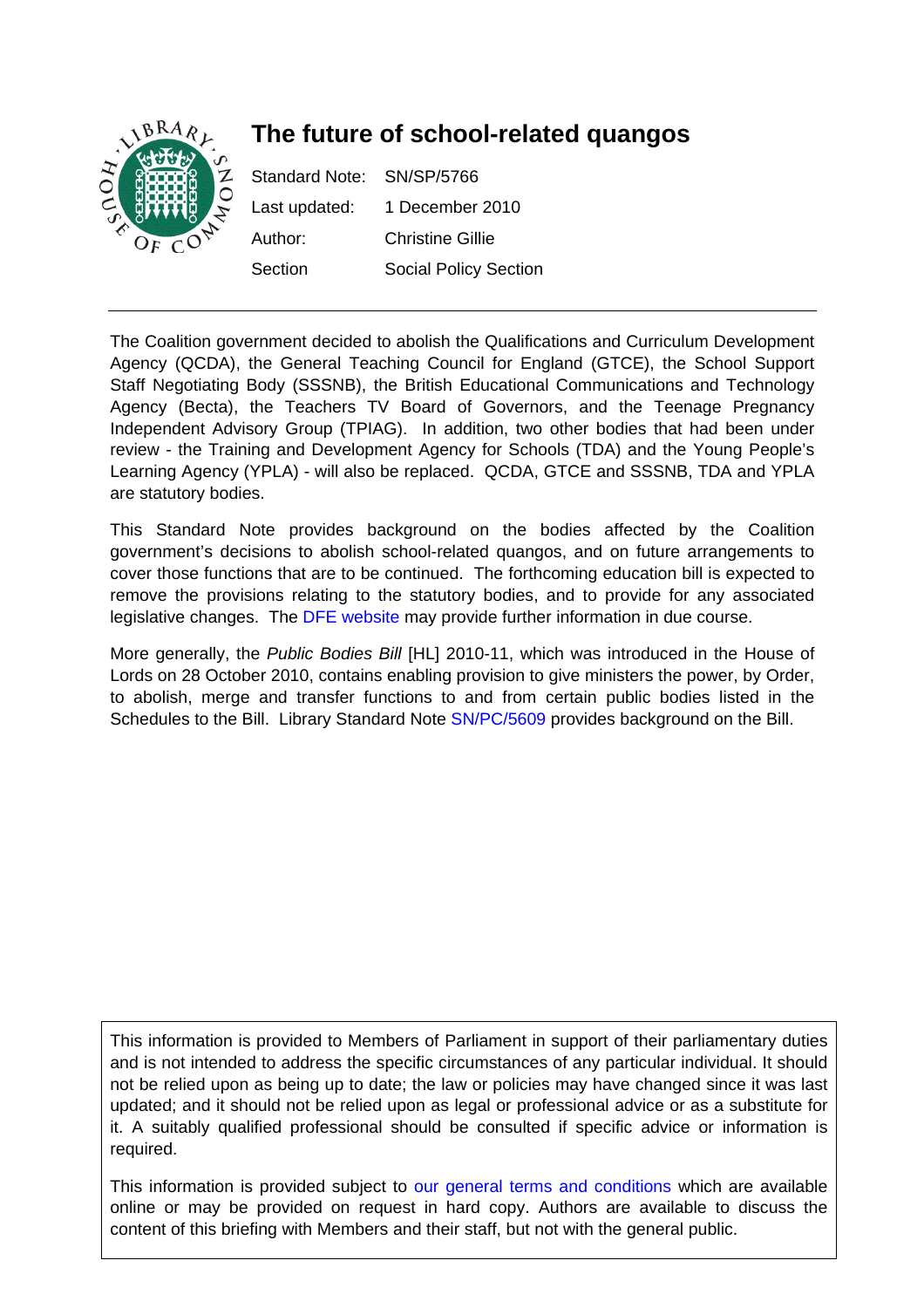# <span id="page-1-0"></span>**Contents**

| 1              |                                                                | <b>General background</b>                                |                |
|----------------|----------------------------------------------------------------|----------------------------------------------------------|----------------|
| $\mathbf{2}$   | <b>Qualifications and Curriculum Development Agency (QCDA)</b> |                                                          | 3              |
|                | 2.1                                                            | Background                                               | 3              |
|                | 2.2                                                            | Future arrangements                                      | 3              |
|                | 2.3                                                            | Comment                                                  | 6              |
| 3              | <b>General Teaching Council for England (GTCE)</b>             |                                                          | 6              |
|                | 3.1                                                            | Background                                               | 6              |
|                | 3.2                                                            | Future arrangements                                      | $\overline{7}$ |
|                | 3.3                                                            | Comment                                                  | 8              |
| 4              | <b>School Support Staff Negotiating Body (SSSNB)</b>           |                                                          | 9              |
|                | 4.1                                                            | Background                                               | 9              |
|                | 4.2                                                            | Future arrangements                                      | 9              |
|                | 4.3                                                            | Comment                                                  | 10             |
| 5              | <b>Training and Development Agency for Schools (TDA)</b>       |                                                          | 11             |
|                | 5.1                                                            | Background                                               | 11             |
|                | 5.2                                                            | Future arrangements                                      | 11             |
|                | 5.3                                                            | Comment                                                  | 11             |
| 6              | <b>Young People's Learning Agency (YPLA)</b>                   |                                                          | 11             |
|                | 6.1                                                            | Background                                               | 11             |
|                | 6.2                                                            | Future arrangements                                      | 12             |
|                | 6.3                                                            | Comment                                                  | 12             |
| $\overline{7}$ | <b>Non-statutory bodies</b>                                    |                                                          | 13             |
|                | 7.1                                                            | British Educational Communications and Technology Agency | 13             |
|                | 7.2                                                            | <b>Teachers TV Board of Governors</b>                    | 13             |
|                | 7.3                                                            | Teenage Pregnancy Independent Advisory Group (TPIAG)     | 14             |
| 8              |                                                                | Other DfE arm's length public bodies                     | 14             |

# **1 General background**

On [14 October 2010,](http://www.education.gov.uk/inthenews/inthenews/a0065289/departments-plans-for-arms-length-bodies) the Cabinet Office published its cross-government review of public bodies. This affects all government departments. Michael Gove, the Education Secretary, confirmed which of the DfE's arm's length public bodies will close 'as part of plans to improve accountability, transparency and efficiency.'[1](#page-1-1) The Qualifications and Curriculum

<span id="page-1-1"></span><sup>1</sup> Department's plans for arm's length bodies, [DFE News 14 October 2010](http://www.education.gov.uk/inthenews/inthenews/a0065289/departments-plans-for-arms-length-bodies)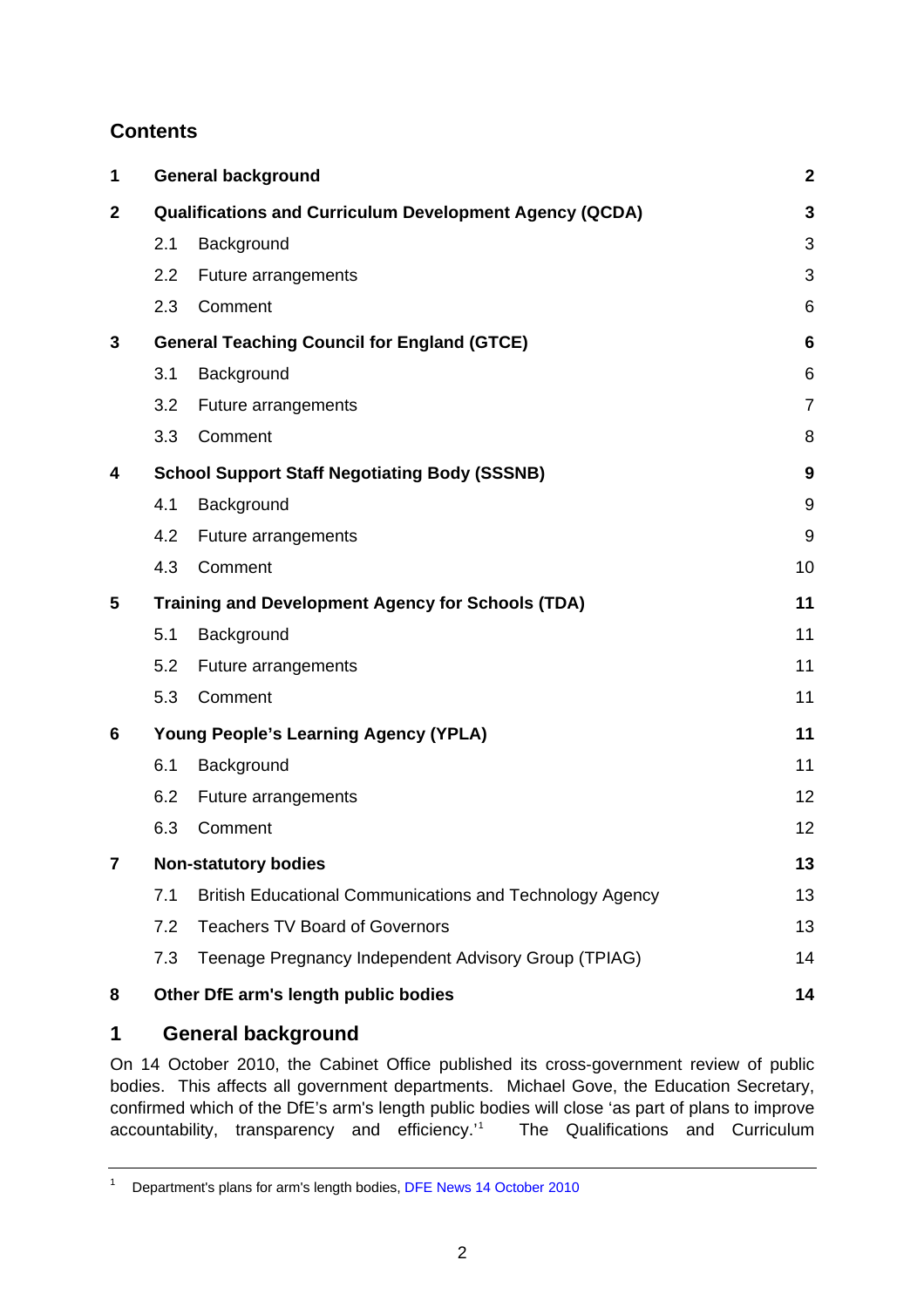<span id="page-2-0"></span>Development Agency (QCDA), the General Teaching Council for England (GTCE) and the British Educational Communications and Technology Agency (Becta) had already been told they would close. The 14 October announcement also said that the Teachers TV Board of Governors and the Teenage Pregnancy Independent Advisory Group (TPIAG) would close. At the time, a number of bodies were still under review, including the School Support Staff Negotiating Body (SSSNB); however, since then the Education Secretary has announced that the SSSNB will also close, and that the Training and Development Agency for Schools (TDA) and the Young People's Learning Agency (YPLA) will be replaced. $2$ 

QCDA, GTCE, SSSNB, TDA and YPLA are statutory bodies. Becta, Teachers TV Board of Governors and the Teenage Pregnancy Independent Advisory Group (TPIAG) are not statutory bodies.

The forthcoming education bill is expected to remove the provisions relating to the statutory bodies and to provide for any associated legislative changes.

More generally, the *Public Bodies Bill* [HL] 2010-11, which was introduced in the House of Lords on 28 October 2010, contains enabling provision to give ministers the power, by Order, to abolish, merge and transfer functions to and from certain public bodies listed in the Schedules to the Bill. Library Standard Note [SN/PC/5609](http://pims.parliament.uk:81/PIMS/Static%20Files/Extended%20File%20Scan%20Files/LIBRARY_OTHER_PAPERS/STANDARD_NOTE/snpc-05609.pdf) provides background on the Bill.

# **2 Qualifications and Curriculum Development Agency (QCDA)**

## **2.1 Background**

QCDA was created by the previous government to develop the curriculum and administer tests. The *Apprenticeships, Skills, Children and Learning Act 2009* made provision for the replacement of the then Qualifications and Curriculum Authority by the new QCDA, and for regulatory functions regarding examination and assessment boards to be transferred to a new regulatory body called Ofqual.

Currently QCDA collaborates with the Scottish Qualifications Authority (SQA), the Qualifications, Curriculum and Assessment Authority for Wales (ACCAC) and the Council for the Curriculum, Examinations and Assessment in Northern Ireland (CCEA).

On 27 May 2010, the Education Secretary, Michael Gove, announced that QCDA would close. He wrote to the chairman of the QCDA to say he would bring forward the necessary legislation.<sup>[3](#page-2-2)</sup> A [revised remit letter](http://www.qcda.gov.uk/docs/2010_DfE_Secretary_of_State_Rt_Hon_Michael_Gove_MP.pdf) from the DFE was sent to QCDA on 15 September 2010.<sup>[4](#page-2-3)</sup>

### **2.2 Future arrangements**

QCDA will carry out its statutory functions until the legislative changes are made. The [revised remit letter](http://www.qcda.gov.uk/docs/2010_DfE_Secretary_of_State_Rt_Hon_Michael_Gove_MP.pdf) from the DFE to QCDA on 15 September 2010 explained that some functions currently carried out by QCDA would be discharged differently, some would continue, and others would stop completely. The letter set out funding details including savings, and arrangements for the transitional period including the following priorities:

### Statutory Assessment 2011:

Supporting accuracy and consistency of Early Years Foundation Stage Profile results

<span id="page-2-1"></span><sup>2</sup> <sup>2</sup> *The Importance of Teaching*[,](http://publications.education.gov.uk/eOrderingDownload/CM-7980.pdf) DFE, Cm 7980, November 2010<br><sup>3</sup> Lotter from the Education Secretary to Christopher Tripick, abo

<span id="page-2-2"></span>Letter from the Education Secretary to Christopher Trinick, chair of QCDA, Library deposited paper: Dep 2010/1258 4

<span id="page-2-3"></span><http://www.qcda.gov.uk/news/7173.aspx>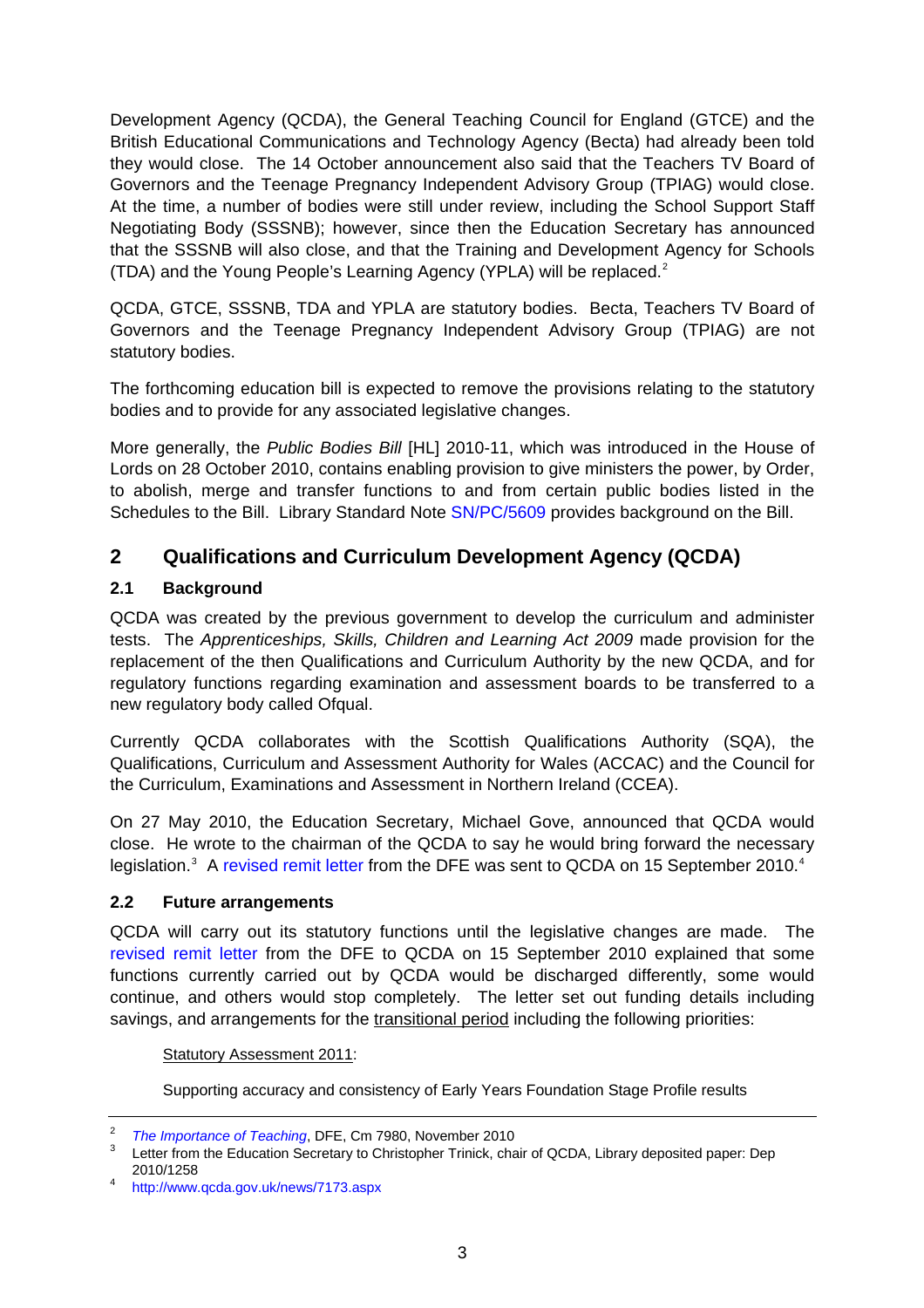Supporting accuracy and consistency of KS1 results

KS2 National Curriculum Tests delivery and procurement for future test delivery

KS2 Science Sample Tests delivery

Examinations Delivery:

Support for Diploma Awarding

Centre Support for General Qualifications and the Diploma

General Qualifications Logistics

General Qualifications Online Access Arrangements

Achievement and Attainment Tables

Research:

Continuation of research and evaluation functions and tools that will need to be transferred to other bodies.

Provision of up-to-date, authoritative and comparable international evidence on curriculum, assessment and qualifications.<sup>[5](#page-3-0)</sup>

A written answer to a PQ on 14 June 2010 said that QCDA's budget for 2010-11 was £128 million, and that the Coalition government expected to generate savings in relation to QCDA of at least £8 million in this financial year.<sup>[6](#page-3-1)</sup> The [revised remit letter](http://www.qcda.gov.uk/docs/2010_DfE_Secretary_of_State_Rt_Hon_Michael_Gove_MP.pdf) said that in order to deliver the priorities set out in the letter and as part of the DFE's declared contribution towards the £6.2bn savings this financial year, it had been decided that QCDA's budget would be reduced by £20million.

On 5 November 2010, commenting on the review of key Stage testing, the Education Secretary announced new arrangements for delivering national curriculum tests following the abolition of QCDA. The [DFE news website](http://www.education.gov.uk/inthenews/inthenews/a0066617/michael-gove-announces-review-of-key-stage-2-testing) stated:

The Education Secretary also announced today new arrangements for delivering National Curriculum tests and assessments following the abolition of the QCDA. Working within the Department, an executive agency will oversee statutory tests and assessments for children up to age 14. Its exact remit will be confirmed following consideration of the recommendations of Lord Bew's review.

Michael Gove said:

It is essential that the statutory assessment arrangements put in place following our review are delivered in a timely and effective way. It is right that accountability for ensuring this rests with ministers, and that is why I am establishing an executive agency within my department that will be accountable to me for the secure delivery of its functions.

<span id="page-3-0"></span><sup>5</sup>  $\frac{5}{10}$  A [revised remit letter,](http://www.qcda.gov.uk/docs/2010_DfE_Secretary_of_State_Rt_Hon_Michael_Gove_MP.pdf) DFE, 15 September 2010

<span id="page-3-1"></span>HC Deb 14 June 2010 c308W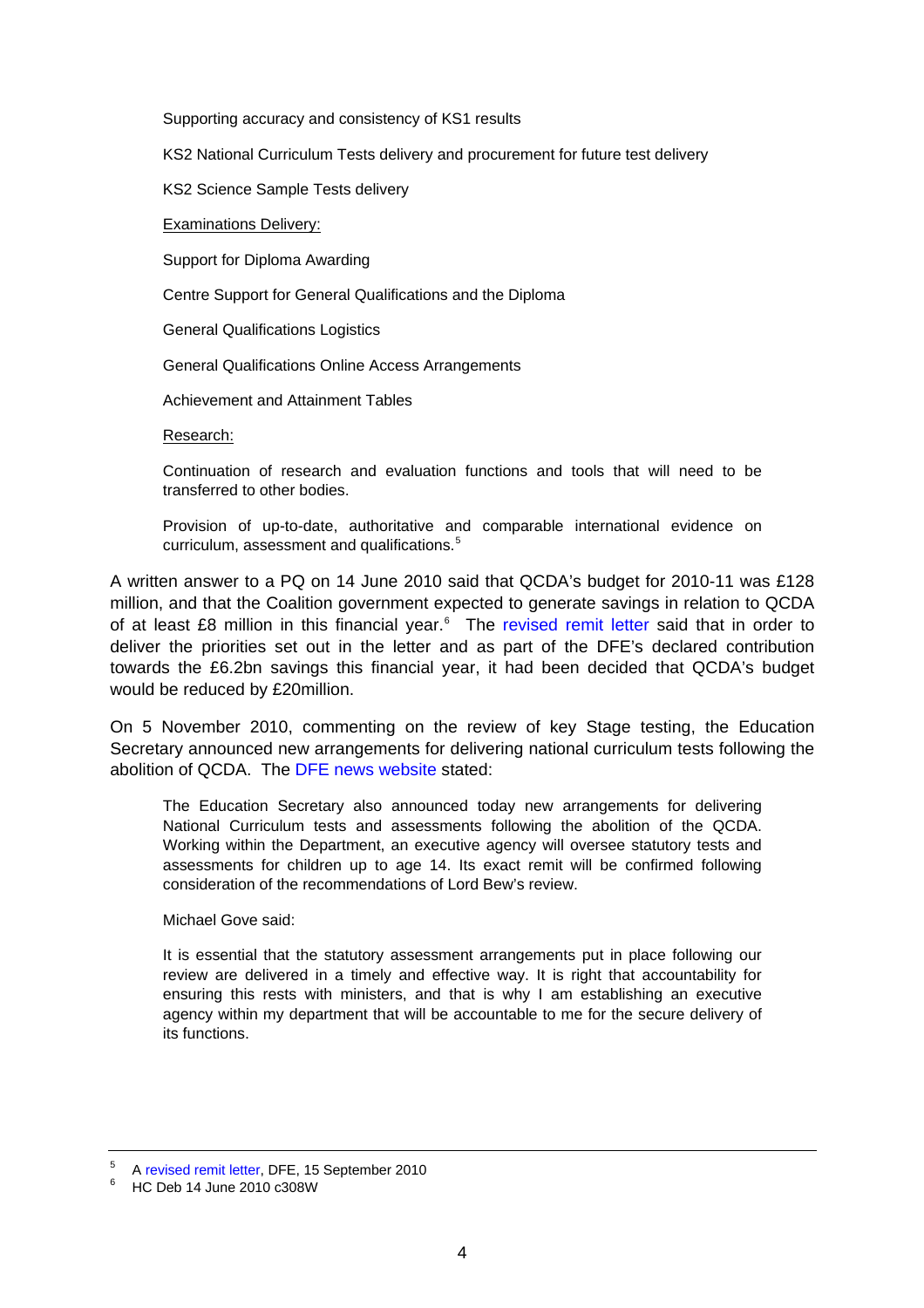As the independent regulator, Ofqual will continue to have an important role, as it does now, in keeping under review the agency's functions relating to National Curriculum tests and assessments.<sup>[7](#page-4-0)</sup>

A written answer to a PQ on 11 November said that the Coalition government intends to introduce legislation in January 2010, and that closure will follow soon after the Royal Assent. The written answer went on to note:

The Secretary of State announced on the 5 November that he was establishing an executive agency within the Department for Education which would be responsible for statutory assessment and testing for pupils up to 14 (Key Stage 3). I wrote to the chair of the Select Committee for Education to inform him of the new arrangements. A copy of the letter has been placed in the Libraries of both Houses. We will announce further details about the future of any other areas of work that will need to continue beyond the abolition of the QCDA in due course.<sup>[8](#page-4-1)</sup>

QCDA is based in Coventry (as is Becta):

British Educational Communications and Technology Agency: Coventry

**Mr Jim Cunningham**: To ask the Secretary of State for Education what plans he has to consult employees of (a) Becta and (b) the Qualifications and Curriculum Development Authority in Coventry over the planned closure of each body. [11941]

**Mr Gibb** [holding answer 27 July 2010]: Bringing Educational Creativity to All is a strand of work by the Government's Educational Technology Agency, BECTA, so it does not have any allocated employees itself. The British Educational Communications and Technology Agency (BECTA) and the Qualifications and Curriculum Development Agency (QCDA), which are both based in Coventry, are planned to close.

The Department is working closely with the management teams of both agencies to ensure that staff are consulted and provided with all the support that they need as the agencies move towards closure. Staff development programmes are being delivered that will support advice and counselling, job search, career planning, and CV writing and interview skills.

Both agencies are consulting the Public and Commercial Services (PCS) union, the recognised trade union, and all staff, about the risk of redundancy.<sup>[9](#page-4-2)</sup>

Written answers to PQs provided additional information on the future of the staff and the QCDA building:

Coventry Butts Street Qualifications and Curriculum Development Agency

**John McDonnell**: To ask the Secretary of State for Education what plans his Department has for the future of the Coventry Butts Street Qualifications and Curriculum Development Agency building. [18026]

**Tim Loughton**: The property at Butts Street, Coventry is occupied wholly by the Qualifications and Curriculum Development Agency (QCDA). It is intended that following the abolition of the QCDA in 2012 the lease for the building will be transferred to the Department for Education.

<span id="page-4-0"></span><sup>7</sup>  $\frac{7}{8}$  [DFE news website](http://www.education.gov.uk/inthenews/inthenews/a0066617/michael-gove-announces-review-of-key-stage-2-testing) 5 November 2010

HC Deb 11 November 2010 cc 420-1W

<span id="page-4-2"></span><span id="page-4-1"></span><sup>9</sup> HC Deb 11 November 2010 c419W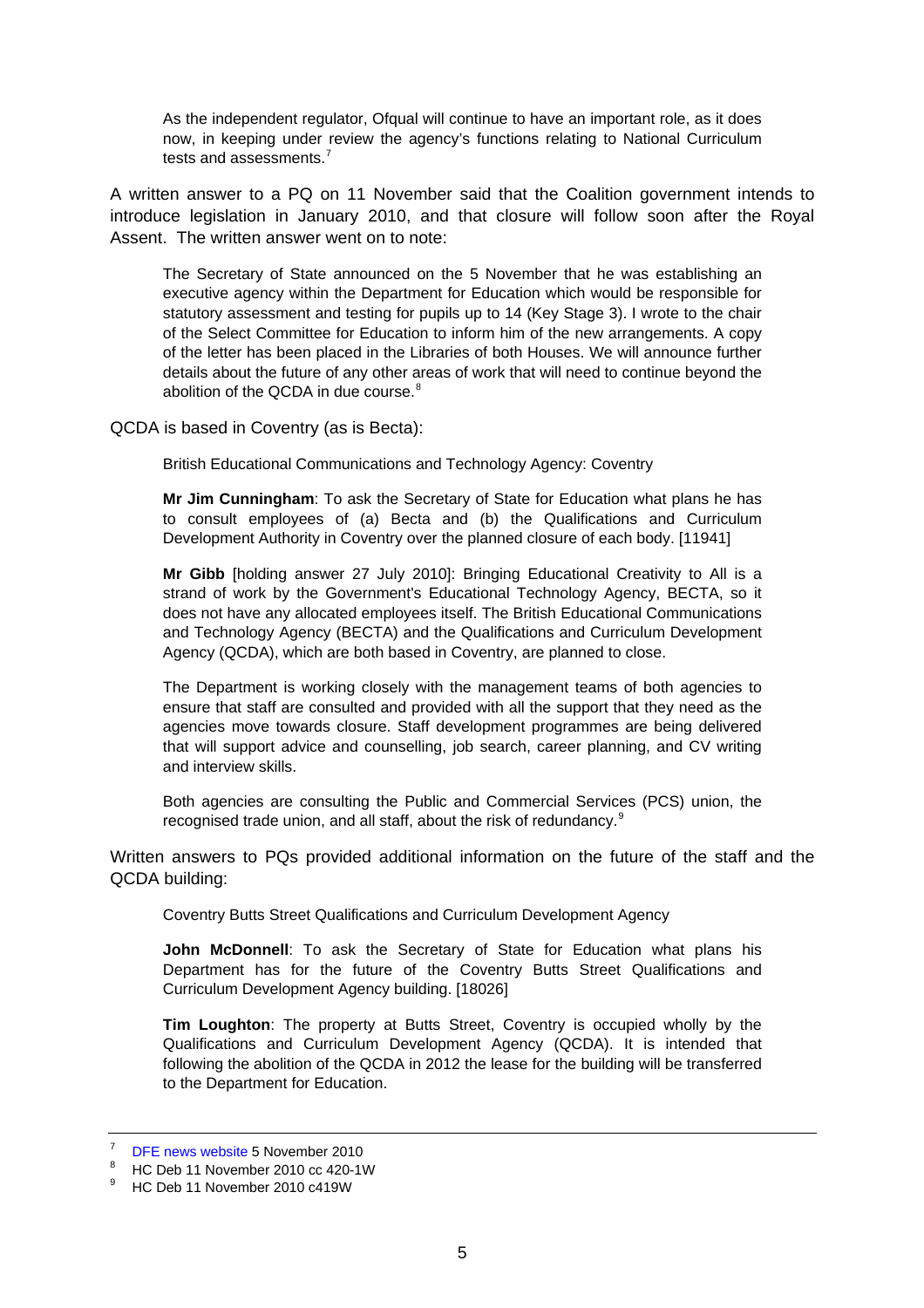<span id="page-5-0"></span>The Department is presently reviewing options for the future use of the building and a decision has not yet been taken.<sup>[10](#page-5-1)</sup>

And:

Qualifications and Curriculum Development Agency

**Mr Jim Cunningham:** To ask the Secretary of State for Education how many staff presently working for the Qualifications and Curriculum Development Agency in Coventry he expects to transfer to his Department. [1413]

**Mr Gibb** [holding answer 8 June 2010]: National curriculum tests will continue and the people supporting tests will therefore continue to be needed. Some other functions, such as support for the administration of examinations, will continue at least for the medium term, and again we will need to retain the people who work on these areas.<sup>[11](#page-5-2)</sup>

### **2.3 Comment**

Some critics stressed the need to retain a body with responsibility for curriculum matters to sit between the government and the teaching profession. However, commentators have also pointed to problems when relations between such a body and the government of the day become strained, noting that the department had set up groups to review the curriculum in parallel to QCDA.[12](#page-5-3)

# **3 General Teaching Council for England (GTCE)**

## **3.1 Background**

The GTCE was established under the *Teaching and Higher Education Act 1998*. Its main functions are to maintain a register of qualified teachers in England, regulate the teaching profession, and provide advice to government and other agencies on issues affecting the quality of teaching and learning. Further information on its role is available on the [GTCE](http://www.gtce.org.uk/)  [website](http://www.gtce.org.uk/).

On 2 June 2010, Michael Gove said that he was 'deeply sceptical' about the purpose of the General Teaching Council for England:

This Government trusts the professionals. That's why we want to give teachers greater freedoms and reduce unnecessary bureaucracy. Since I have been shadowing education and more recently held the brief in Government there has been one organisation of whose purpose and benefit to teachers I am deeply sceptical - the General Teaching Council for England. I believe this organisation does little to raise teaching standards or professionalism. Instead it simply acts as a further layer of bureaucracy while taking money away from teachers. I want there to be stronger and clearer arrangements in relation to teacher misconduct and I am not convinced the GTCE is the right organisation to take these forward. I intend to seek authority from Parliament to abolish the General Teaching Council for England.<sup>[13](#page-5-4)</sup>

The current cost of the GTCE to the exchequer is estimated to be around £16 million a year:

<span id="page-5-1"></span><sup>10</sup> HC Deb 26 October 2010 c286W

<span id="page-5-2"></span><sup>11</sup> HC Deb 22 June 2010 c206W

<span id="page-5-3"></span><sup>12 &</sup>quot;Scrapping the QCDA", *Education Journal*, Issue 124: "So, who will decide on the curriculum now?" *Independent* 3 June 2010, p4<br><sup>13</sup> DFE News, 2 June 2010, *[General Teaching Council for England \(GTC\) to be scrapped](http://www.education.gov.uk/news/news/gtcscrapped)* 

<span id="page-5-4"></span>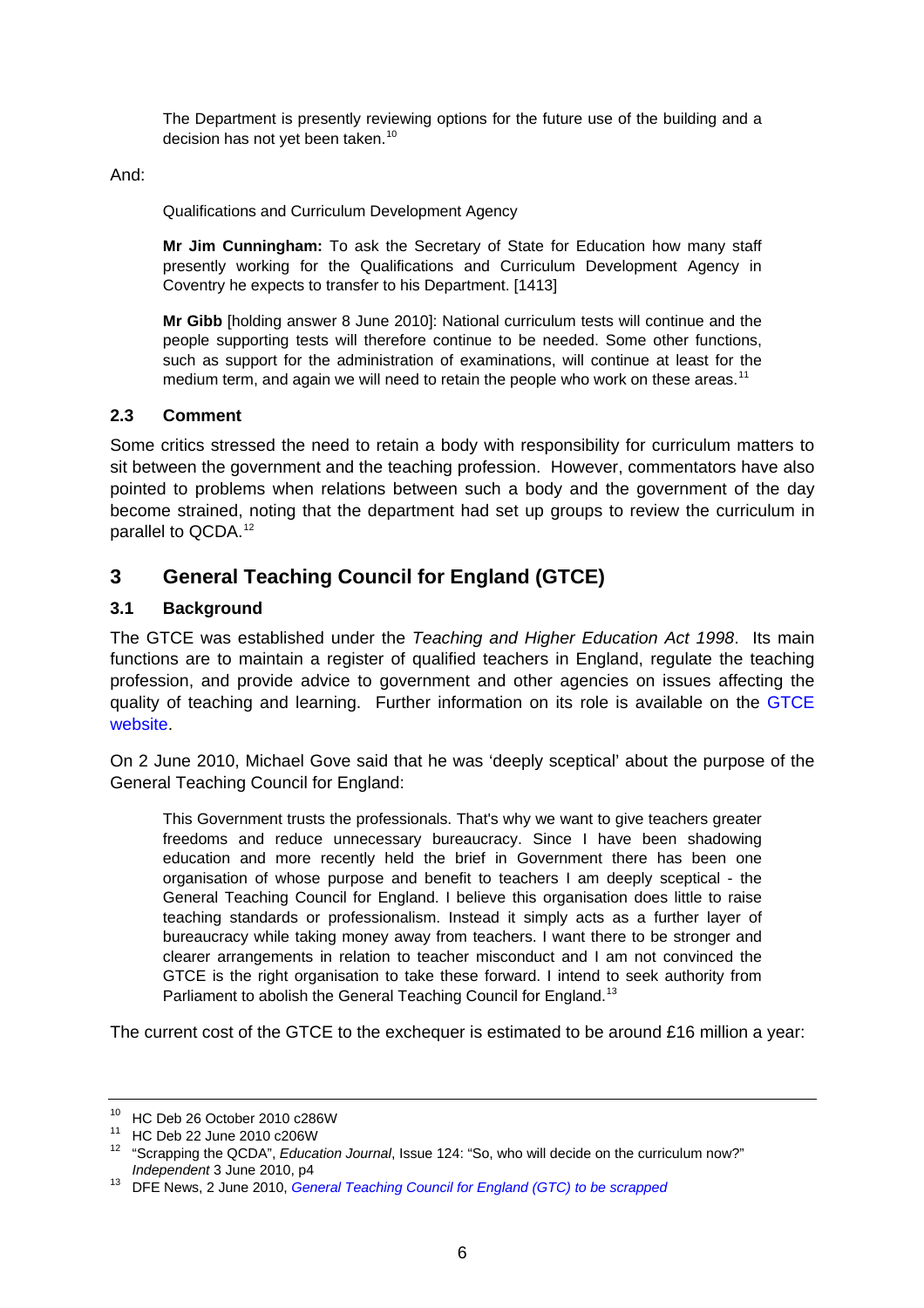<span id="page-6-0"></span>**Ed Balls:** To ask the Secretary of State for Education what estimate he has made of the *(a)* cost and *(b)* savings to the Exchequer arising from the abolition of the General Teaching Council for England in (i) 2010-11, (ii) 2011-12 and (iii) 2012-13. [1203]

**Mr Gibb** *[h olding answer 7 June 2010]:* There are a number of factors which may have an impact in terms of potential cost and savings arising from the abolition of the General Teaching Council for England (GTCE) over the period 2010-2013, including factors relating to the extent of any transfer of the GTCE's existing functions and GTCE staff to other bodies. The current cost of the GTCE to the exchequer is estimated to be around £16 million per year. Our aim is to introduce new arrangements for the regulation of the profession which are more cost-effective and efficient than the current system.<sup>[14](#page-6-1)</sup>

### **3.2 Future arrangements**

Nick Gibb, the Schools Minister, said in a written answer to a PQ on 18 October 2010 that the Government is considering a range of options for handling GTCE's current functions, including how its regulatory and disciplinary functions should operate in the future:

**Mr Woolas**: To ask the Secretary of State for Education what the status of decisions relating to a teacher's professional standing made by the General Teaching Council (GTC) will be following the abolition of the GTC. [13831]

**Mr Gibb**: The Government are committed to maintaining an efficient and effective regulatory system for the teaching profession. Detailed arrangements are yet to be agreed, but the GTCE's decisions relating to disciplinary action against teachers will be upheld after its abolition, subject to the normal processes of appeal. The GTCE will continue to make those decisions until the point at which it is abolished. We are now in the process of considering a range of options for handling the current suite of GTCE functions, including how the regulatory and disciplinary functions should operate once the GTCE has been abolished. We will announce further details on how these functions will operate in due course and we hope to include these within new legislation later in the year.<sup>[15](#page-6-2)</sup>

The closure date for the GTCE is expected to be 31 March 2012. An article in the *Times Educational Supplement* on 5 November 2010 commented on this.[16](#page-6-3)

The [GTCE website](http://www.gtce.org.uk/media_parliament/news_comment/gtc_closure2012/) provides the following information:

The Government is working towards a closure date for the GTC of 31 March 2012. In the interim, teachers must continue to register with the Council; and employers must continue to ensure that teachers are registered, and refer disciplinary cases to the Council.

The Secretary of State for Education has confirmed that the GTC will be charging a registration fee for the financial year 2011-2012 set at the current rate of £36.50. This is the final fee the GTC will levy, even if uncertainties in the parliamentary process put back the final closure date.

The Government is also expected to outline its broad intentions in relation to the schools workforce, and how it intends to improve and manage performance, in the Education White Paper expected late November. Greater detail on any possible

<span id="page-6-1"></span><sup>14</sup> HC Deb 6 September 2010 c349W

<span id="page-6-2"></span><sup>15</sup> HC Deb 18 October 2010 cc 475-6W

<span id="page-6-3"></span><sup>16 &</sup>quot; Beleaguered GTC is given 18-month stay of execution", *Times Educational Supplement*, 5 November 2010, p23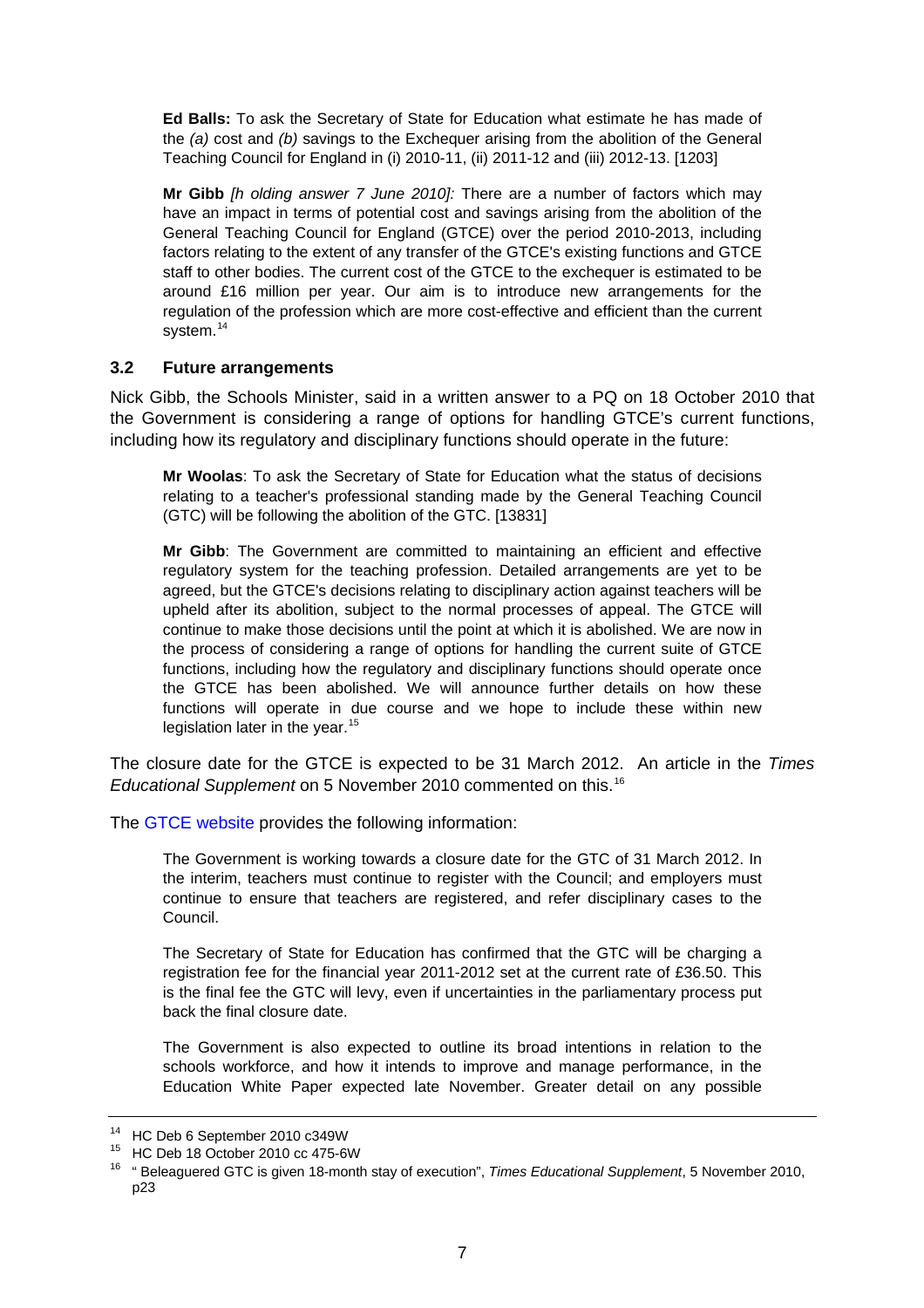<span id="page-7-0"></span>transfer of the GTC's statutory functions will then follow in the Education Bill in the New Year.

Key points:

Expected closure date is 31 March 2012.

Registration remains a legal requirement.

The fee will be kept at £36.50 for 2011-2012.

There will be no GTC fee for the financial year 2012-2013.

The future of the GTC's functions has yet to be determined by the Government.<sup>[17](#page-7-1)</sup>

### **3.3 Comment**

The chief executive of GTCE was said to be 'shocked and bewildered' by the decision.<sup>[18](#page-7-2)</sup> The chief executives of the GTC for Scotland and the GTC for Wales have expressed concern about how information about teachers who are guilty of misconduct will be shared across the UK when the GTCE is abolished.<sup>[19](#page-7-3)</sup> A Department for Education spokesman said that the department will be in touch with the devolved administrations in Scotland, Wales and Northern Ireland and will consult them as operations are developed for the future arrangements in England.<sup>[20](#page-7-4)</sup>

Some commentators questioned the GTCE's effectiveness, and were not surprised at the decision to abolish it; nevertheless, they have pointed out that its abolition sits uneasily with the Coalition government's commitment to raise the status of the teaching profession.<sup>[21](#page-7-5)</sup> It has been stressed that 'ridding teachers of the GTCE does not rid the profession of the need for registration and regulation', and that whatever replaces it should be the outcome of consultation and deliberation rather than ministerial whim.<sup>[22](#page-7-6)</sup>

Lord Puttnam, who was closely associated with establishing the GTCE and served as its first chairman, has described the decision to abolition the GTCE as "incredibly short-sighted', pointing out that while it may not have been perfect, the last thing the government should do is to "destroy public bodies to no purpose and with absolutely no plan."<sup>[23](#page-7-7)</sup>

There is concern that the GTCE will not be able to fulfil its functions during the transitional period as significant numbers of staff leave, and it has been pointed out that the abolition of the body could affect the collection of remaining fees. $24$ 

A head teacher, who is concerned about the consequences of teachers not having a professional body, is leading a protest against the abolition of the GTCE and has called for teachers in England to join the Welsh GTC.<sup>[25](#page-7-9)</sup>

<span id="page-7-1"></span><sup>&</sup>lt;sup>17</sup> GTC closure in 2012, GTC website, 5 November 2010:

[http://www.gtce.org.uk/media\\_parliament/news\\_comment/gtc\\_closure2012/](http://www.gtce.org.uk/media_parliament/news_comment/gtc_closure2012/)

<span id="page-7-9"></span><span id="page-7-2"></span><sup>18 &</sup>quot;'Bewildered' GTC mulls legal fit for survival" *Times Educational Supplement*, 11 June 2010, p4; "Gove's haste

<span id="page-7-3"></span><sup>&</sup>lt;sup>19</sup> "Gove warned that GTC closure could see incompetent staff sneak across the border", *Times Educational Supplement*, 27 August 2010, p7<br>
<sup>20</sup> *ibid.*<br>
<sup>21</sup> e.g. "The abolition of the GTCE", *Education Journal*, Issue 124, p18

<span id="page-7-4"></span>

<span id="page-7-8"></span><span id="page-7-7"></span>

<span id="page-7-6"></span><span id="page-7-5"></span><sup>&</sup>lt;sup>22</sup> "GTC dismissal is no more than a crowd-pleaser", *Times Educational Supplement*, 11 June 2010, p2<br><sup>23</sup> "Puttnam slams GTC abolition as 'shortsighted'", *Times Educational Supplement*, 8 October 2010, p9<br><sup>24</sup> "Discipl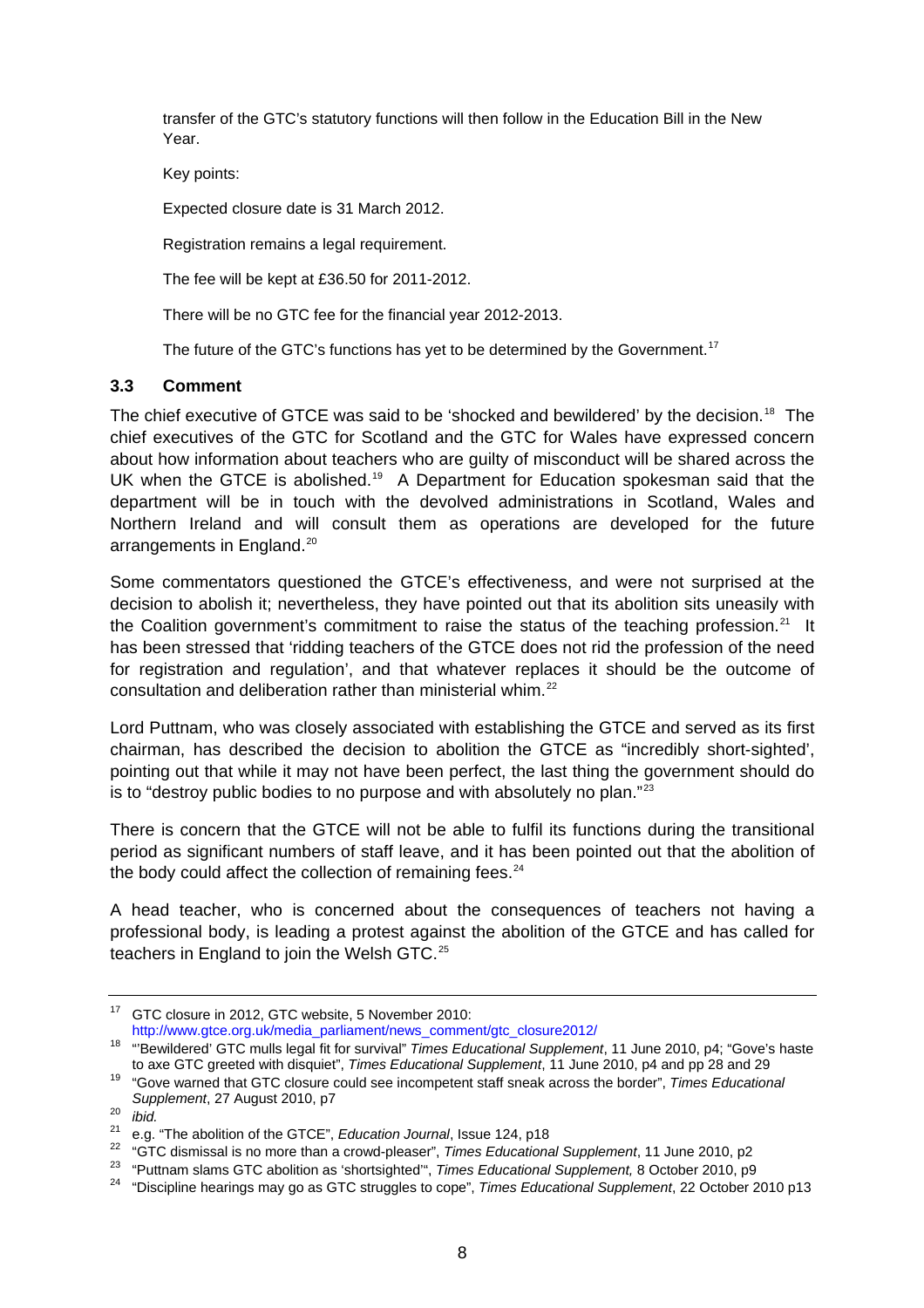<span id="page-8-0"></span>Other commentators, however, have questioned the effectiveness of the GTCE in regulating poorly performing teachers and seriously misbehaving teachers.<sup>[26](#page-8-1)</sup> Some believe that the GTCE has been 'a waste of time and money in practice' and has been 'no more than a talking shop'.<sup>[27](#page-8-2)</sup>

# **4 School Support Staff Negotiating Body (SSSNB)**

## **4.1 Background**

The *Apprenticeships, Skills, Children and Learning Act 2009* established a new body known as the School Support Staff Negotiating Body (SSSNB), which became a statutory advisory body in January 2010. Its remit is to consider and seek agreement on matters relating to the remuneration and conditions of employment relating to the duties or working time of school support staff who work in maintained schools in England. Background on it is provided in [Library Research Paper 09/15](http://pims.parliament.uk:81/PIMS/Static%20Files/Extended%20File%20Scan%20Files/LIBRARY_OTHER_PAPERS/RESEARCH_PAPER/RP09-015.pdf), which was prepared for the second reading debate on the *Apprenticeships, Skills, Children and Learning Bill*.

Details of the work of the SSSNB were set out on the [Local Government Employers](http://www.ome.uk.com/example/School_Support_Staff_Negotiating_Body.aspx)  [website](http://www.ome.uk.com/example/School_Support_Staff_Negotiating_Body.aspx).<sup>[28](#page-8-3)</sup>

On 28 October 2010, the Education Secretary announced in a Written Ministerial Statement that the SSSNB would be abolished as it 'does not fit well with the Government's priorities for greater deregulation of pay and conditions arrangements for the school workforce.<sup>'[29](#page-8-4)</sup> (see below). The Education Secretary wrote to the SSSNB's independent chair on [28 October](http://www.ome.uk.com/example/School_Support_Staff_Negotiating_Body.aspx)  [2010](http://www.ome.uk.com/example/School_Support_Staff_Negotiating_Body.aspx) confirming the intention to abolish SSSNB using the forthcoming Education Bill.<sup>[30](#page-8-5)</sup>

## **4.2 Future arrangements**

The Written Ministerial Statement on 28 October 2010 said that school support staff will continue to have their pay and conditions determined at the local level by employers:

**The Secretary of State for Education (Michael Gove):** The SSSNB was established by the previous Government to develop a national pay and conditions framework for school support staff working in maintained schools in England. The Government have conducted a review of the future policy direction for determining school support staff pay and conditions, including the role of the SSSNB, and have concluded that the SSSNB does not fit well with the Government's priorities for greater deregulation of the pay and conditions arrangements for the school workforce. I therefore propose to introduce legislation to abolish the SSSNB at the earliest opportunity.

This decision means that school support staff will continue to have their pay and conditions determined in accordance with existing arrangements whereby decisions are taken at a local level by employers.

In reaching this decision the Government have considered very carefully the views of the SSSNB trade union and employer member organisations, and the SSSNB independent chair. I will be writing today to the independent chair and lead

<sup>25</sup> 25 "Head fighting GTC abolition urges teachers to join Welsh counterpart", *Times Educational Supplement*, 15

<span id="page-8-1"></span>October 2010, p15<br><sup>26</sup> "Gove's haste to axe greeted with disquiet", *Times Educational Supplement*, 11 June 2010, pp 28 and 29<br><sup>27</sup> "Save England's GTC? It's useless at getting rid of bad apples and costs too much. But at

<span id="page-8-2"></span>laugh", *Times Educational Supplement*, 15 October 2010, p27 28 [http://www.ome.uk.com/example/School\\_Support\\_Staff\\_Negotiating\\_Body.aspx](http://www.ome.uk.com/example/School_Support_Staff_Negotiating_Body.aspx)

<span id="page-8-4"></span><span id="page-8-3"></span><sup>29</sup>[http://media.education.gov.uk/assets/files/pdf/w/written%20ministerial%20statement%20on%20abolition%20of%](http://media.education.gov.uk/assets/files/pdf/w/written%20ministerial%20statement%20on%20abolition%20of%20the%20sssnb.pdf) [20the%20sssnb.pdf](http://media.education.gov.uk/assets/files/pdf/w/written%20ministerial%20statement%20on%20abolition%20of%20the%20sssnb.pdf)

<span id="page-8-5"></span><sup>30</sup> [http://www.ome.uk.com/example/School\\_Support\\_Staff\\_Negotiating\\_Body.aspx](http://www.ome.uk.com/example/School_Support_Staff_Negotiating_Body.aspx)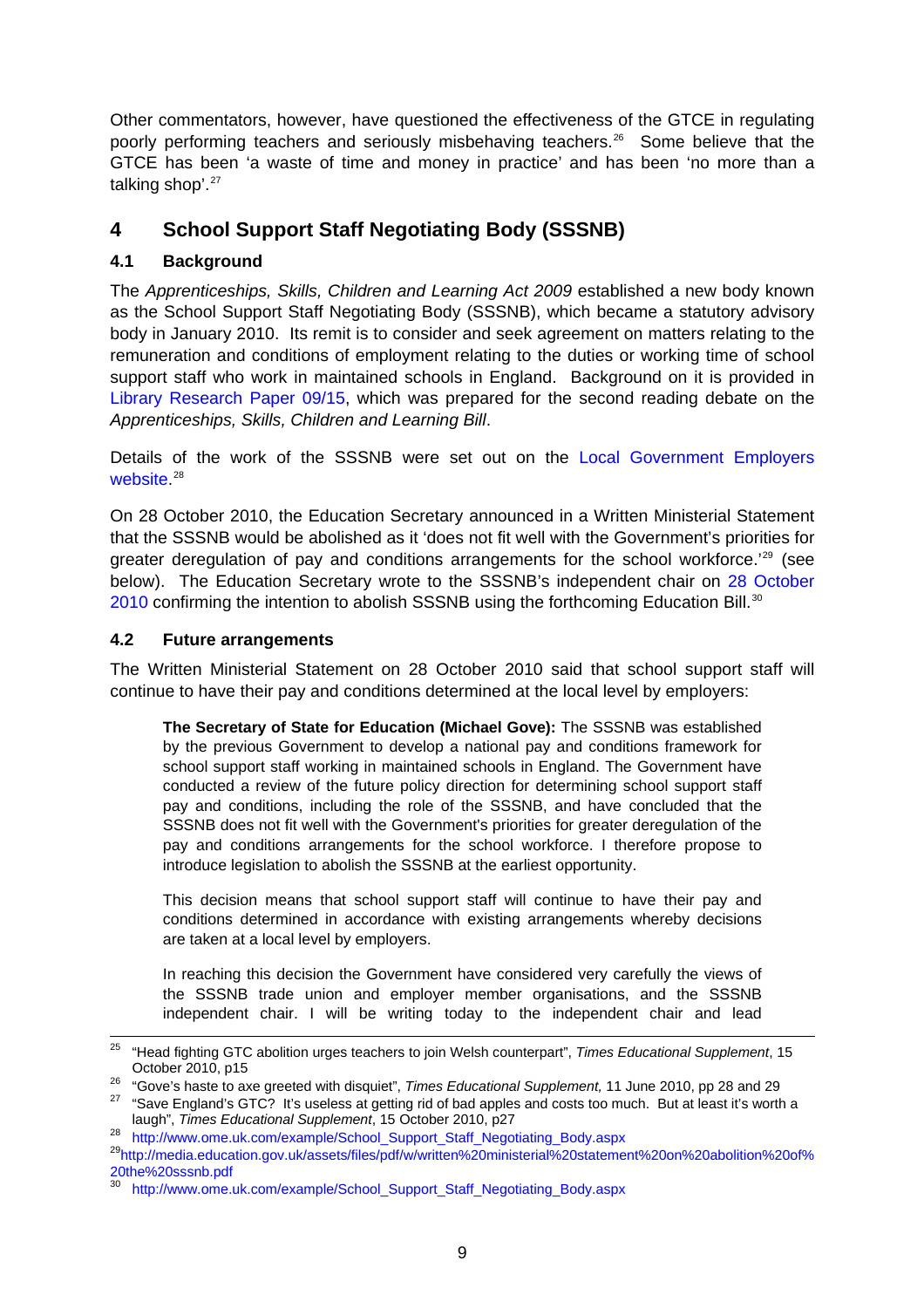<span id="page-9-0"></span>representatives of the SSSNB member organisations to notify them of the Government's decision.<sup>[31](#page-9-1)</sup>

The letter of [28 October 2010](http://www.ome.uk.com/example/School_Support_Staff_Negotiating_Body.aspx) to the SSSNB independent chair, withdrew from immediate effect the matters referred to SSSNB by the former Secretary of State (in his referral letter of 29 July 2009). These matters include producing a core contract of employment to cover remuneration, duties and working time; designing national job profiles to cover core support staff roles; developing and producing a method for converting those job role profiles into a salary structure; and a strategy to effectively implement the national pay and conditions' framework in all school maintained by local authorities in England.

### **4.3 Comment**

Unison, which represents 200,000 teaching assistants, opposes the abolition of the SSSNB.<sup>[32](#page-9-2)</sup> Commenting on the decision, the [Unison website](http://www.unison.org.uk/education/pages_view.asp?did=12068) stated:

#### **School support staff not beaten**

Members of UNISON's national school's committee met in Nottingham, 5-6 November, and discussed the future programme of work for school support staff.

Temperatures were running high over the government's cavalier treatment of our members and its announcement that the School Support Staff Negotiating Body would be abolished.

The Body was at the stage of testing job profiles in schools and was advanced in discussions about working time, when the ConDem government came to power. That this is a major setback cannot be denied but the committee was keen to let our school members know that UNISON will fight on for a better deal for them.

There was need to regroup, protest about the government action, refresh the agenda and revitalise the campaign on Justice for School Staff. It was agreed that communication is of the essence and that members should understand that UNISON's demands still stand and that the fight goes on.

It was also felt that members should have the opportunity to direct the future campaign and that a consultative ballot of members should take place in the New Year. This would present options for the way forward in terms of industrial action, negotiating possibilities and campaign priorities.

In the meantime, work would continue to keep the profile of school support staff high and to resist a return to the invisibility days. Regional school committees and forums would be discussing local responses and feeding back to the national committee and office.

The education unions met on 8 November and pledged support. In particular it was agreed that the TUC General Secretary, Brendan Barber, would write to Michael Gove requesting a meeting to discuss the abolition of the SSSNB and future prospects for school support staff as a matter of urgency.

If no progress is made, education unions have agreed to boycott a meeting of the Government's Education Partnership on 17 November.<sup>[33](#page-9-3)</sup>

<span id="page-9-1"></span><sup>31</sup> HC Deb 28 October cc 14-5WS

<span id="page-9-2"></span><sup>&</sup>lt;sup>32</sup> "Support staff debate strike over the axing of pay body", *Times Educational Supplement*, 5 November 2010<br><sup>33</sup> [http://www.unison.org.uk/education/pages\\_view.asp?did=12068](http://www.unison.org.uk/education/pages_view.asp?did=12068)

<span id="page-9-3"></span>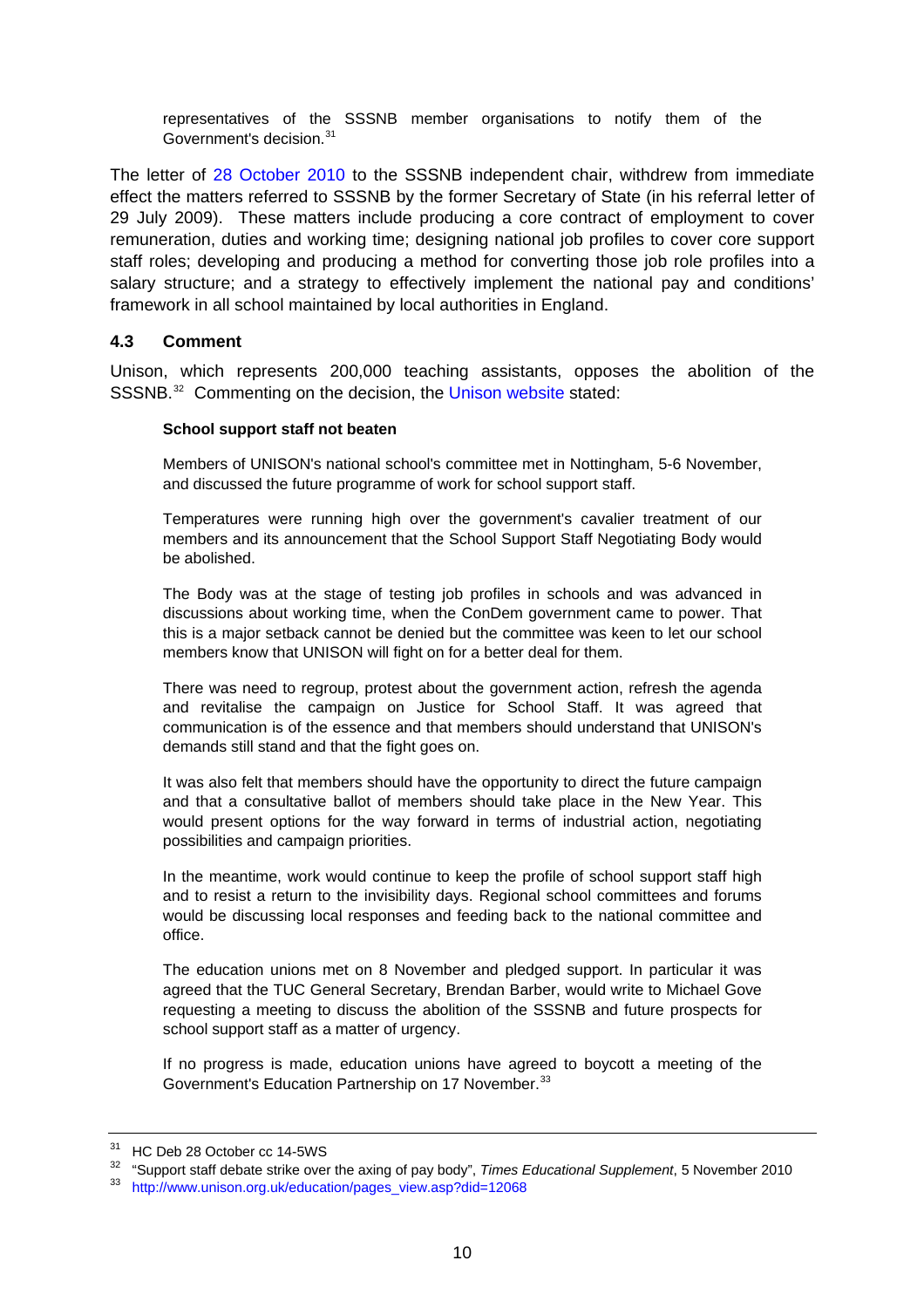# <span id="page-10-0"></span>**5 Training and Development Agency for Schools (TDA)**

## **5.1 Background**

The TDA was created under the *Education Act 2005*. It is the national agency and recognised sector body responsible for the training and development of the school workforce. The TDA receives an annual remit letter from the DFE that sets out its priorities and objectives for the coming year. Further information is provided on the [TDA website](http://www.tda.gov.uk/about.aspx).<sup>[34](#page-10-1)</sup>

The schools white paper, *[The Importance of Teaching](http://publications.education.gov.uk/eOrderingDownload/CM-7980.pdf)*, published on 24 November 2010, announced:

2.22 Subject to legislation, the key functions of the Training and Development Agency (TDA), some of which are outlined above, will transfer to the Department for Education, where they will be exercised by an executive agency that is directly accountable to Ministers.

## **5.2 Future arrangements**

The Education Secretary wrote to the chair of the TDA on 24 November 2010 acknowledging the contribution it had made, and stressing that its responsibilities should be carried out in a different way in the future. The precise scope of the new executive agency's responsibilities has yet to be finalised. The [letter](http://www.tda.gov.uk/about/%7E/media/resources/about/secretary_of_state_letter_241110.pdf) goes on to say that there will be an extended transition to the new arrangements but that the process is expected to be completed by 2012.<sup>[35](#page-10-2)</sup>

## **5.3 Comment**

At the time of writing, the decision had attracted little comment.

# **6 Young People's Learning Agency (YPLA)**

## **6.1 Background**

The YPLA, established by the *Apprenticeships, Skills, Children and Learners Act 2009*, was launched in April 2010. It supports the delivery of training and education to all 16 to 19 year olds in England, and is responsible for funding and supporting academies. Further information is available on the [YPLA website](http://www.ypla.gov.uk/). [36](#page-10-3)

The schools white paper, *[The Importance of Teaching](http://publications.education.gov.uk/eOrderingDownload/CM-7980.pdf)*, published on 24 November 2010, announced that the YPLA would be replaced by a new Education Funding Agency (EFA) as an executive agency of the DFE. The new Education Funding Agency will, in due course, be responsible for the funding of provision for young people in further education colleges, sixth form colleges and independent providers. The Education Funding Agency will also distribute resources to local authorities for them to pass on, as now, to those schools which are not academies:

8.13 Subject to legislation, we intend to replace the existing Young People's Learning Agency and set up a new Education Funding Agency (EFA) as an executive agency of the Department with responsibility for the direct funding of the growing number of Academies and Free Schools and all 16–19 provision. This will include the funding of 16–19 provision in FE colleges, sixth form colleges and independent provision. As Academy status increasingly becomes the norm, the EFA will distribute more funding

<span id="page-10-1"></span><sup>34</sup> <http://www.tda.gov.uk/about.aspx>

<span id="page-10-2"></span><sup>35</sup> [http://www.tda.gov.uk/about/~/media/resources/about/secretary\\_of\\_state\\_letter\\_241110.pdf](http://www.tda.gov.uk/about/%7E/media/resources/about/secretary_of_state_letter_241110.pdf)

<span id="page-10-3"></span><sup>36</sup> <http://www.ypla.gov.uk/>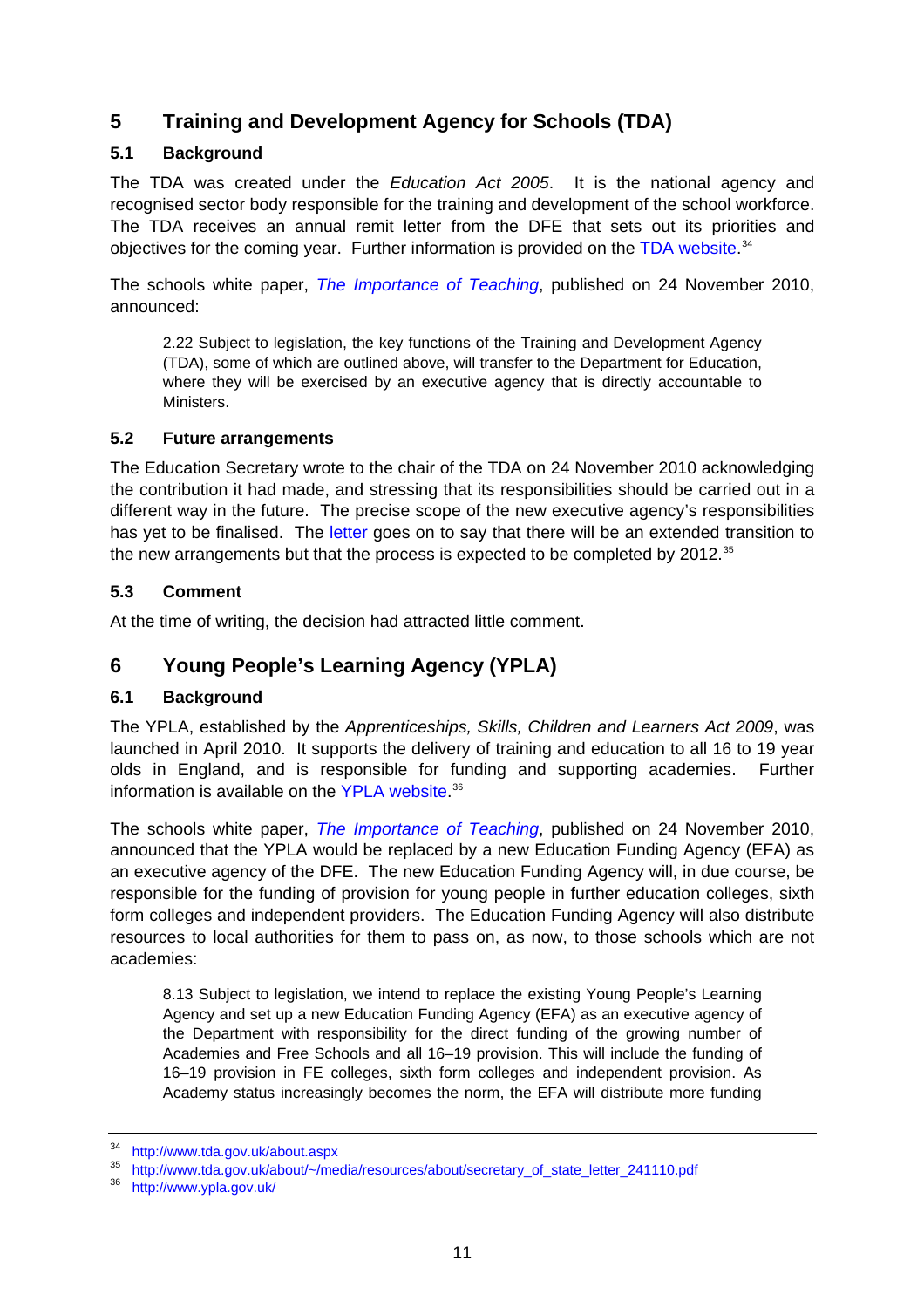<span id="page-11-0"></span>directly to schools. The EFA will also distribute resources to local authorities for them to pass on, as now, to those schools which are not yet Academies.

8.14 Academies and Free Schools will continue to receive funding for the services which maintained schools receive from their local authority but which Academies and Free Schools are expected to pay for, given their independence from local authorities – for example behaviour support. We are reviewing the calculation of this additional funding to ensure it is fair both for local authorities and for Academies and Free Schools.

The DFE's *[Economic Impact Assessment](http://media.education.gov.uk/assets/files/pdf/e/economic%20impact%20assessment.pdf)* of the schools white paper notes the expected efficiency savings from the changes.<sup>[37](#page-11-1)</sup>

#### **6.2 Future arrangements**

The YPLA Chair and Chief Executive have been asked by the Education Secretary to lead the process of transition for the YPLA into the Education Funding Agency. The Education Secretary wrote to the chair of the YPLA on 23 November to this effect.<sup>[38](#page-11-2)</sup> It is expected that the transition will be complete by April 2012. The YPLA website states:

YPLA business will continue as planned until the Education Funding Agency is established. Immediate priorities are to manage the funding allocations for 16-19 and for academies for the 2011/12 academic year over the next four months, to support the increasing number of academies and to work with local authorities to develop new arrangements to provide better support for learners with learning difficulties and disabilities.

YPLA partners have welcomed the announcement of a managed transition and stressed the achievements of the YPLA since its launch earlier this year. Leading the transition into the Education Funding Agency, the YPLA Chair, Les Walton and Chief Executive, Peter Lauener, are committed to building on the strong relationships already established with partners.<sup>[39](#page-11-3)</sup>

### **6.3 Comment**

Commenting on the announcement, YPLA Chair, Les Walton said:

"I am very proud of the work that the YPLA does. From the start, our key focus has been to put the student at the centre of everything that we do.

I understand and respect the decision to ensure direct ministerial responsibility for education funding. I look forward to leading the transition of the YPLA into the Education Funding Agency.

I have been extremely pleased with the regard that the Secretary of State and our partners have for the YPLA, the strong messages of support we have received for the work we do and the impact we have made since we were established in April this year. We will continue to work closely with all our partners and make sure that it is 'business as usual' and that everyone continues to receive the level of service that they have come to expect from the YPLA.

In the last 18 months, I have been struck by the professionalism, expertise and dedication of YPLA staff. I have absolutely no doubt that along with the Board they will

<span id="page-11-1"></span><sup>&</sup>lt;sup>37</sup> Economic Impact Assessment, DFE, 24 November 2010, paragraphs 89 to 91<br><sup>38</sup> [Education Secretary's letter to the chair of the YPLA, dated 23 November 2010](http://readingroom.ypla.gov.uk/ypla/ypla-michael_gove_to_les_walton_re_white_paper-le-nov10-v1.pdf):

<span id="page-11-2"></span>[http://readingroom.ypla.gov.uk/ypla/ypla-michael\\_gove\\_to\\_les\\_walton\\_re\\_white\\_paper-le-nov10-v1.pdf](http://readingroom.ypla.gov.uk/ypla/ypla-michael_gove_to_les_walton_re_white_paper-le-nov10-v1.pdf)

<span id="page-11-3"></span><sup>39</sup> YPLA news; <http://www.ypla.gov.uk/news/latest/schools-white-paper.htm>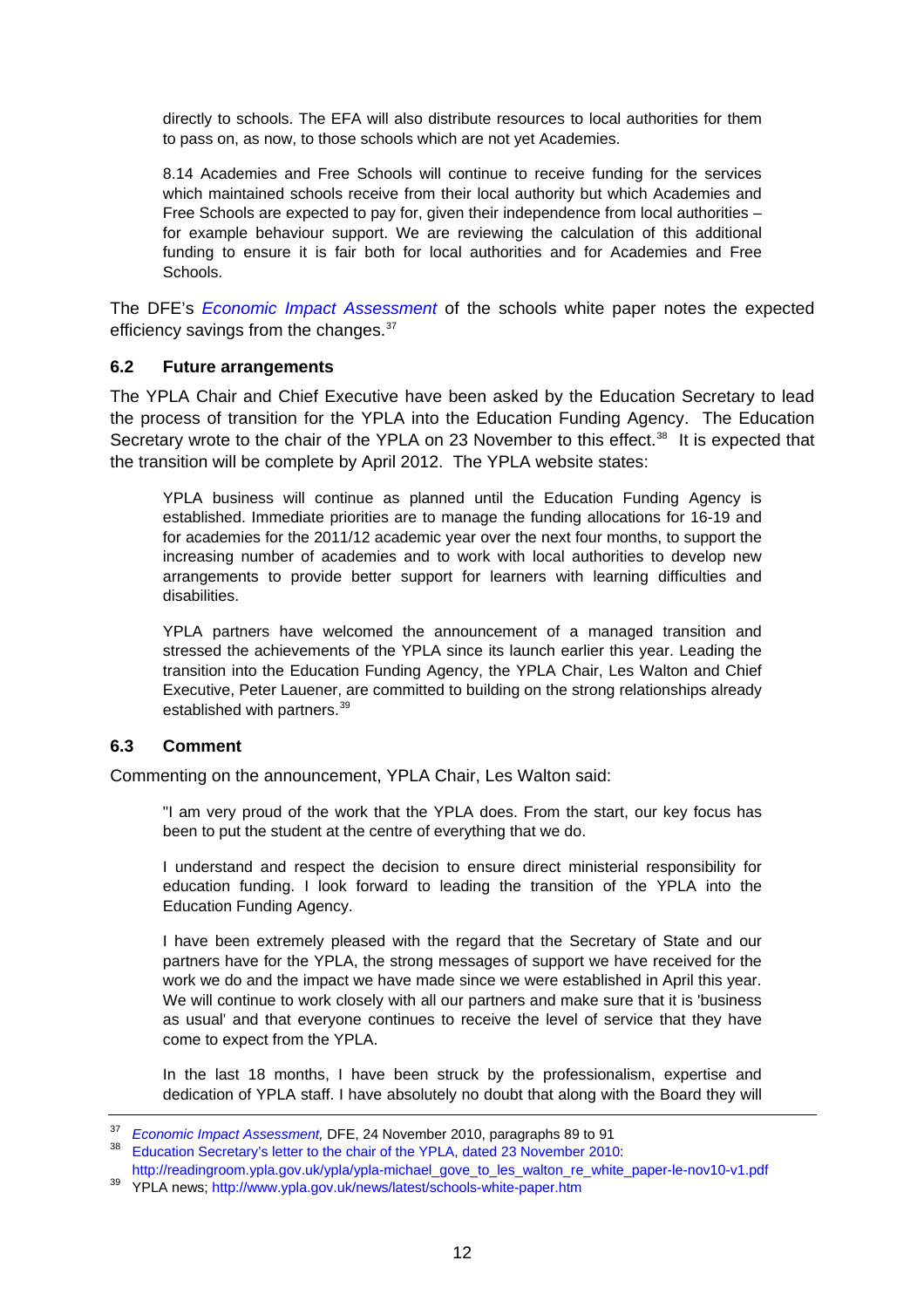<span id="page-12-0"></span>embrace change with the continued enthusiasm and expertise demonstrated since our establishment this April. I look forward to working with them during this next change in our country's education system."<sup>[40](#page-12-1)</sup>

# **7 Non-statutory bodies**

## **7.1 British Educational Communications and Technology Agency**

The British Educational Communications and Technology Agency (Becta) is the lead agency for ICT in education. It was established in 1998 through the reconstitution of the National Council for Educational Technology (NCET). Like QCDA, Becta is based in Coventry.

Becta's role and work was outlined in its annual report, *[Harnessing Technology for Next](http://publications.becta.org.uk/display.cfm?resID=39142&page=1835)  [Generation Learning: Becta at work.](http://publications.becta.org.uk/display.cfm?resID=39142&page=1835)* 

On 24 May 2010 the Coalition Government announced the planned closure of Becta. Its closure programme is set out in its *[next steps document](http://news.becta.org.uk/display.cfm?page=2137)*.

Stephen Crowne, Becta's chief executive, stressed that Becta has saved schools and colleges many times more than its running costs.<sup>[41](#page-12-2)</sup> Other commentators have also pointed out that the UK is ahead of other European countries in using technology in schools, and emphasised the role of Becta in this.<sup>[42](#page-12-3)</sup>

## **7.2 Teachers TV Board of Governors**

Teachers TV Board of Governors was established in January 2005 to advise on the best practices of a UK public broadcasting service and to help ensure that the Teachers TV supplier is held accountable for the public funds it receives.<sup>[43](#page-12-4)</sup>

On [14 October 2010](http://www.education.gov.uk/inthenews/inthenews/a0065289/departments-plans-for-arms-length-bodies) the Education Secretary announced that Teachers TV Board of Governors will end. The Government's contract with Teachers TV will come to an end in April 2011.<sup>[44](#page-12-5)</sup> Clare Healy, Chief Executive of Teachers TV said:

"We can confirm that the Department for Education has written to Teachers TV explaining our contract with them will come to an end in April 2011. Teachers TV will be working closely with the Department for Education to formulate a clear transitional process between now and the termination of the contract.

"All of the 4,000 programmes will continue to be made available online. This will ensure that teachers, headteachers, teaching assistants and governors can continue to access www.teachers.tv for practical support, advice and guidance." [45](#page-12-6)

In future Teachers TV will operate on a commercial basis:

**Mr Barry Sheerman (Huddersfield) (Lab/Co-op):** Does the Secretary of State agree that head teachers and school governors, as well as teachers, found Teachers TV very liberating in terms of knowledge, improving school administration and teaching? Will he think again about winding up Teachers TV?

<span id="page-12-1"></span><sup>40</sup>*ibid*. 41 Becta website:<http://news.becta.org.uk/display.cfm?resID=42305>

<span id="page-12-3"></span><span id="page-12-2"></span><sup>42 &</sup>quot;UK acclaimed as 'at the forefront' in ICT – and Becta gets the credit", *Times Educational Supplement*, 3 September 2010, p21<br>
<sup>43</sup> <http://www.education.gov.uk/inthenews/inthenews/a0065289/departments-plans-for-arms-length-bodies>

<span id="page-12-6"></span><span id="page-12-5"></span><span id="page-12-4"></span><sup>&</sup>lt;sup>44</sup> "Pay-for-use could be Teachers TV survival plan", *Times Educational Supplement*, 29 October 2010 p4<br><sup>45</sup> [Teachers TV Statement in response to the termination of contract with the Department for Education](http://www.teachers.tv/pressreleases/78831): <http://www.teachers.tv/pressreleases/78831>